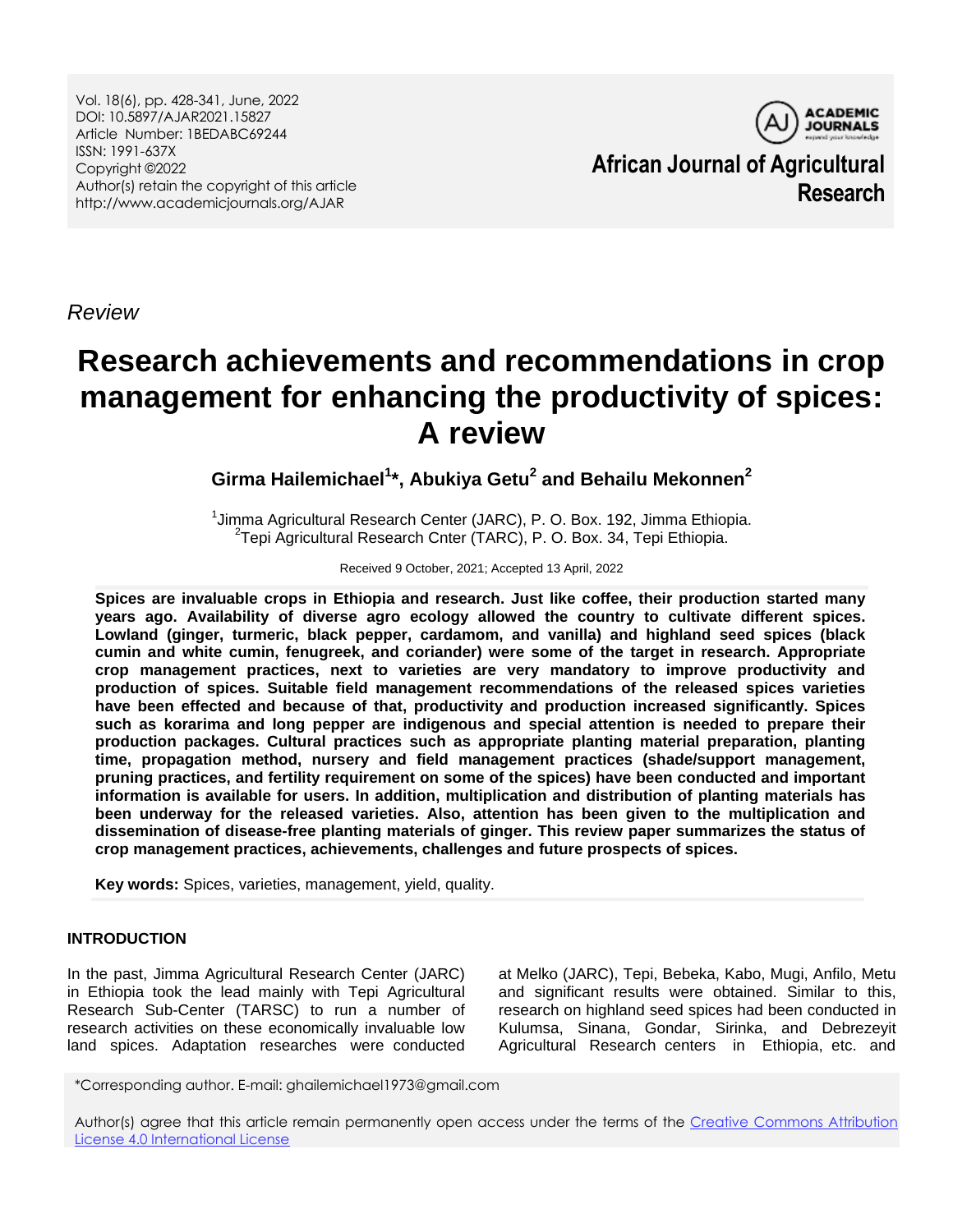appreciable results were achieved. It is clear that variety is one of the basic inputs to improve productivity and production and more results are attained in this aspect. However, next to variety, suitable cultural practices are very mandatory. Major activity was germplasm enhancement and variety development by evaluation and adaptation, and development of suitable crop management practices. A number of suitable cultural practices were applied on black pepper (*Piper nigrum* L.), cardamom (*Elettaria cardamomum* M.), ginger (*Znigebere officinale* Rosc.) and turmeric (*Curcuma domestica* Val) (Girma et al., 2008) similar to the recommendations given by Purseglove et al. (1981), Borget (1993), and Pruthi (1998). The seed spices in Ethiopia mainly grown in highland areas of the country (Bale, Arsi, Wello, Gondar and Shewa) and research on these spices was conducted at Kulumsa Agricultural Research Center (KARC), Debrezeit Agricultural Research Center (DZARC), Sirinka Agricultural Research Center (SARC) and Gondar Agricultural Research Center (GARC). Research on seed spices mainly focused on black cumin, fenugreek, coriander and white cumin.

Assessment on the ecological requirement of these spices: black pepper, cardamom, ginger, turmeric and vanilla had been conducted. And almost all of these spices were thus found well adapted to the hot-humid and lowland agro ecologies of Southwestern Ethiopia (Edossa, 1998a; Girma et al., 2008). The recommendations from Purseglove et al. (1981) also are almost similar to the findings. On the average, these high value spices plants were observed to perform best in areas with altitudes ranging between 500 and 1500 m, annual rainfall of 1200 to 7000 mm, and mean temperatures of 20 to 35°C (Purseglove et al., 1981; Borget, 1993; Edossa, 1998a; Pruthi, 1998). Fertile or alluvial soils rich in humus were also identified to be highly suitable for the production of the lowland spices (Purseglove et al., 1981; Borget, 1993; Pruthi, 1998; Uhl, 2000). Likewise, cardamom requires humus-rich forest covered soils that could sustain prolific and luxurious growth of crop plants. Forest coffee chocolate, red colored soil rich in humus has been proved to be very suitable for the successful production of these spices (Edossa, 1998a; Girma et al., 2008). Under small-scale production, cardamom, black pepper, ginger, and turmeric were found to be intercropped successfully with other horticultural crops like enset, banana, and coffee (Girma et al., 2008). These technologies well adapted to most parts of Southwestern Ethiopia, where the farming system is commonly characterized by the growth of one or more of these complementary species.

This time, a number of seed spice varieties are released and recommended for production in suitable agro ecologies. In that, six black cumin varieties (Gemechis, Soressa, Silingo, Eden, Dershaye and Derbera), seven fenugreek varieties (Jama, Wereillu, Burka, Bishoftu,

Chala, Ebisa and Hundaol), three coriander varieties (Denkenesh, Walta'i and Indium01) and two white cumin varieties (Takusa-01 and Dembia-01) from Gondar were released and distributed for users. In addition to variety improvement, different researches on management practices were conducted and results were incorporated to enhance their production and productivity.

From long time practical observation, the highly successful growth and effective integration of the different indigenous and/or exotic high valued spice plants with Arabica coffee in Southwestern region of the country could be attributed to the prevailing conducive agro ecologic conditions of the area. Of the exotic spices, black pepper, ginger, turmeric and cardamom were proved to fit well with the existing coffee-based farming system of the area. As this particular area is commonly characterized by mixed and/or multiple cropping system, integration of these crops within the system has been successful, as most of these spices require either shade and/or support for their growth (Edossa, 1998b; Girma et al., 2016). Such unique characters and/or growth requirements make these crops the best candidates in the coffee diversification endeavour, thereby contributing to the national economy, through export and/or import substitution.

Despite the achievements recorded on spices so far, there are still gaps demanding further research attention with regard to generation of improved technologies. These include fertility requirement of most of the spices, suitable irrigation recommendation and water requirement for some spices like korarima (*Aframomum corrorima*) and cardamom (*E. cardamomum* M). Suitable intercropping of these spices with potential crops needs a due attention in the future. Therefore, this paper attempts to highlight the agronomic research and achievements and available improved technologies for black pepper, ginger, turmeric, cardamom and korarima, specifically for Southwestern Ethiopia and areas having similar agro ecology. In the same trend, technologies available and available gaps on highland seed spices are revised. It also presents the existing gaps that require research attention and tries to indicate future directions the spices research team should follow to avail full package recommendations.

## **ECOLOGICAL REQUIREMENT OF SPICES**

Lowland spices such as black pepper, ginger, turmeric, cardamom, korarima, long pepper, and vanilla were found to adapt well to the hot-humid and lowland agroecologies of Southern, Southwestern Ethiopia and in some parts of Oromiya Regional State. Korarima and long pepper also perform well in mid-altitude areas such as Jimma zone, Dawuro, Wolayita, North and South Omo zones. From different previous reviews (Purseglove et al.,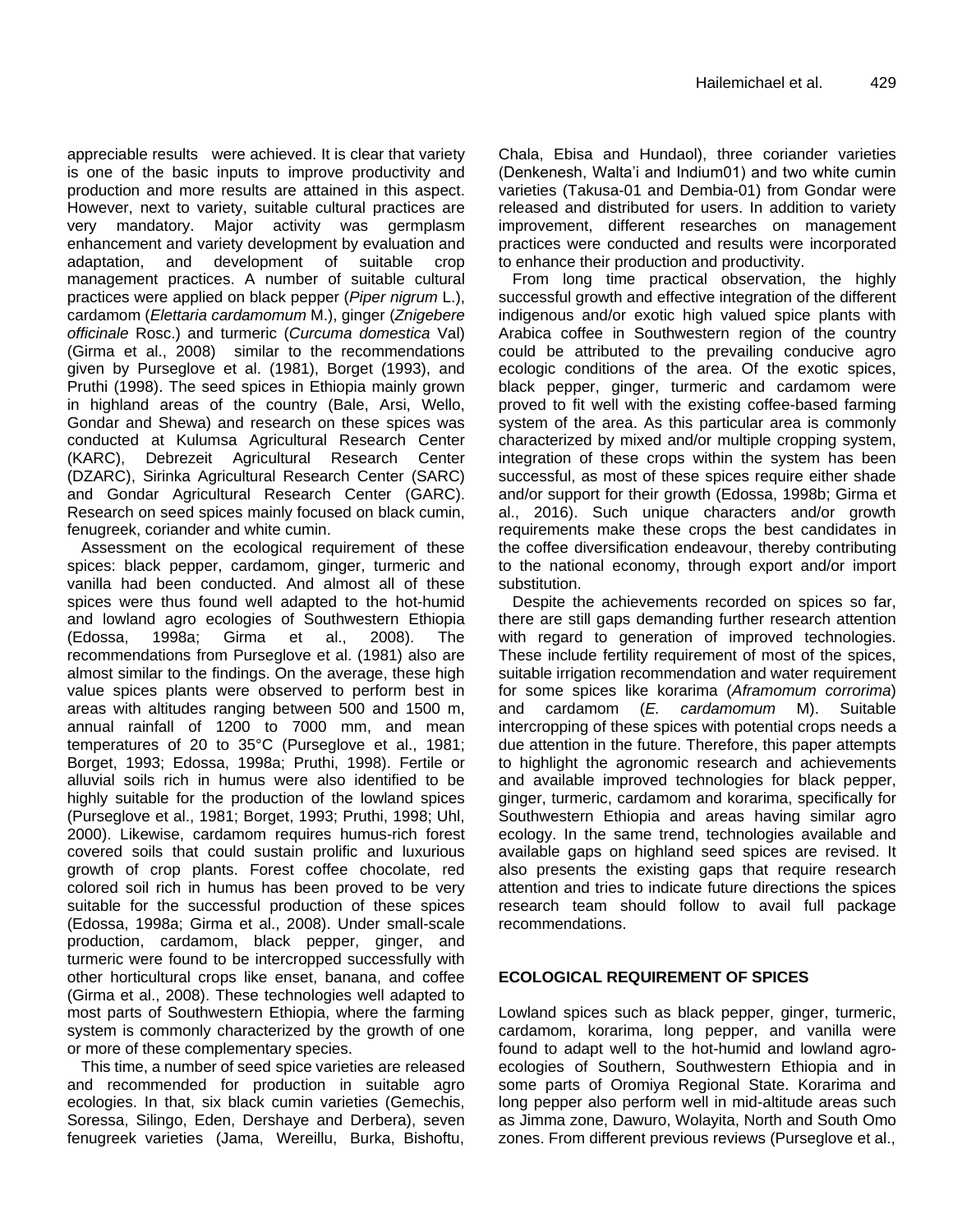| Table 1. Environmental requirement for seed spices. |  |
|-----------------------------------------------------|--|
|-----------------------------------------------------|--|

| Crop               | Altitude (masl*) | Temperature (°C) | Rain fall (mm) | Soil type |
|--------------------|------------------|------------------|----------------|-----------|
| <b>Black cumin</b> | 1750 - 2200      | $12 - 14$        | $120 - 400$    | Vertisol  |
| Fenugreek          | 1750 - 2200      | $12 - 14$        | $120 - 400$    | Vertisol  |
| Coriander          | 1750 - 2200      | $12 - 14$        | $120 - 400$    | Vertisol  |
| White cumin        | 1500 - 2200      | $29.5 - 13.5$    | $220 - 400$    | Vertisol  |

\*masl= meter above sea level, mm= millimetre.

Source: Habtewold et al. (2017).

**Table 2.** Performance of Korarima (*A. corrorima* Braun Jansen) plant under different shade levels.

| Shade level | <b>Plant height</b> | No. of            | Capsule length (cm) |      | Weight of capsule (g)    |      | Yield (kg/ha)            |
|-------------|---------------------|-------------------|---------------------|------|--------------------------|------|--------------------------|
| (%)         | (cm)                | leaves/pseudostem | Fresh               | Drv  | Fresh                    | Drv  | dry capsule              |
| 0           |                     | -                 |                     |      | $\overline{\phantom{0}}$ |      | $\overline{\phantom{0}}$ |
| 43          | 89.05               | 16.07             | 25.38               | 3.82 | 25.35                    | 4.31 | 223                      |
| 47          | 102.45              | 19.87             | 27.70               | 3.92 | 27.67                    | 4.71 | 539                      |
| 55          | 118.45              | 19.77             | 27.42               | 4.36 | 27.42                    | 5.02 | 639                      |
| 63          | 131.10              | 19.77             | 26.99               | 4.05 | 26.99                    | 5.61 | 811                      |
| 72          | 134.47              | 20.67             | 25.83               | 4.19 | 25.83                    | 5.01 | 569                      |
| Mean        | 115.10              | 19.23             | 26.66               | 4.07 | 26.65                    | 4.77 | 556                      |

Source: Jimma Research Center Progress Reports (1984/85, 1985/86 and 1986-1991).

1981; Borget, 1993; Pruthi, 1998), these spices were confirmed to perform best in areas with altitudes ranging from 500 to 1500 masl, annual rainfall of 1200 to 7000 mm, and mean temperatures of 20 to 35°C. Virgin soils or alluvial soils rich in humus were also identified to be highly suitable for the production of more of the lowland spices. However, well-drained, fertile, and friable soils having sufficient humus, and neutral pH were reported ideal for the growth and production of ginger and turmeric (Purseglove et al., 1981; Borget, 1993; Pruthi, 1998; Ragham, 2007). In general, most of the lowland spices adapted well to most parts of Western and Southwestern Ethiopia. Details of list of the type of spices varieties and suitable agronomic recommendations are shown in Table 1.

In Ethiopia, seed spices are produced in mid to highland areas and the crops require low water/residual moisture for growth (Table 1). These spices are usually dry and cold weather crops of the semiarid areas, which can grow in well drained black vertisols with residual moisture. Excessive moisture harms the vegetative and yield performance of these spices, and it also aggravates the incidence and severity of various diseases. The plants need relatively cool temperature during their early stages for better vegetative growth, while a dry and relatively high temperature favors better ripening and high seed production (Habetewold et al., 2017).

#### **Shade requirement and management**

Shade is very obligate in production of economically important spices like cardamom (*E. cardamomum* M.), Korarima (*A. corrorima* Braun Jansen), long pepper (*Piper capense* and *Piper umbellatum*) species and with optional condition for black pepper (*Piper nigrum* L.) (Purseglove et al., 1981; Edossa, 1998a; Pruthi, 1998; Girma et al., 2008). Research on optimum shade requirement of spices like cardamom (*E. cardamomum* M.) and korarima (*A*. *corrorima* Braun Jansen) has been undertaken and suitable recommendation was obtained. IAR (1985), cited in Edossa (1998a), reported that the study result indicated that shade level of 55 to 63% is very promising for the production of cardamom and korarima (Table 2). Similarly, this recommendation works for long pepper (*P*. *capense*) which has become an economically very important indigenous spice in Southwestern Ethiopia. Among others, the most common coffee shade tree species including *Albizzia*, *Millettia*, and *Gravellia* species could also be used for the provision of suitable shade to cardamom, korarima and long pepper. To this end, intercropping of cardamom with coffee had been successful, while its integration with "enset" and/or banana gave poor results. Edossa (1998a) also discussed that shade creates a suitable microclimate for cardamom and korarima and regulate moisture and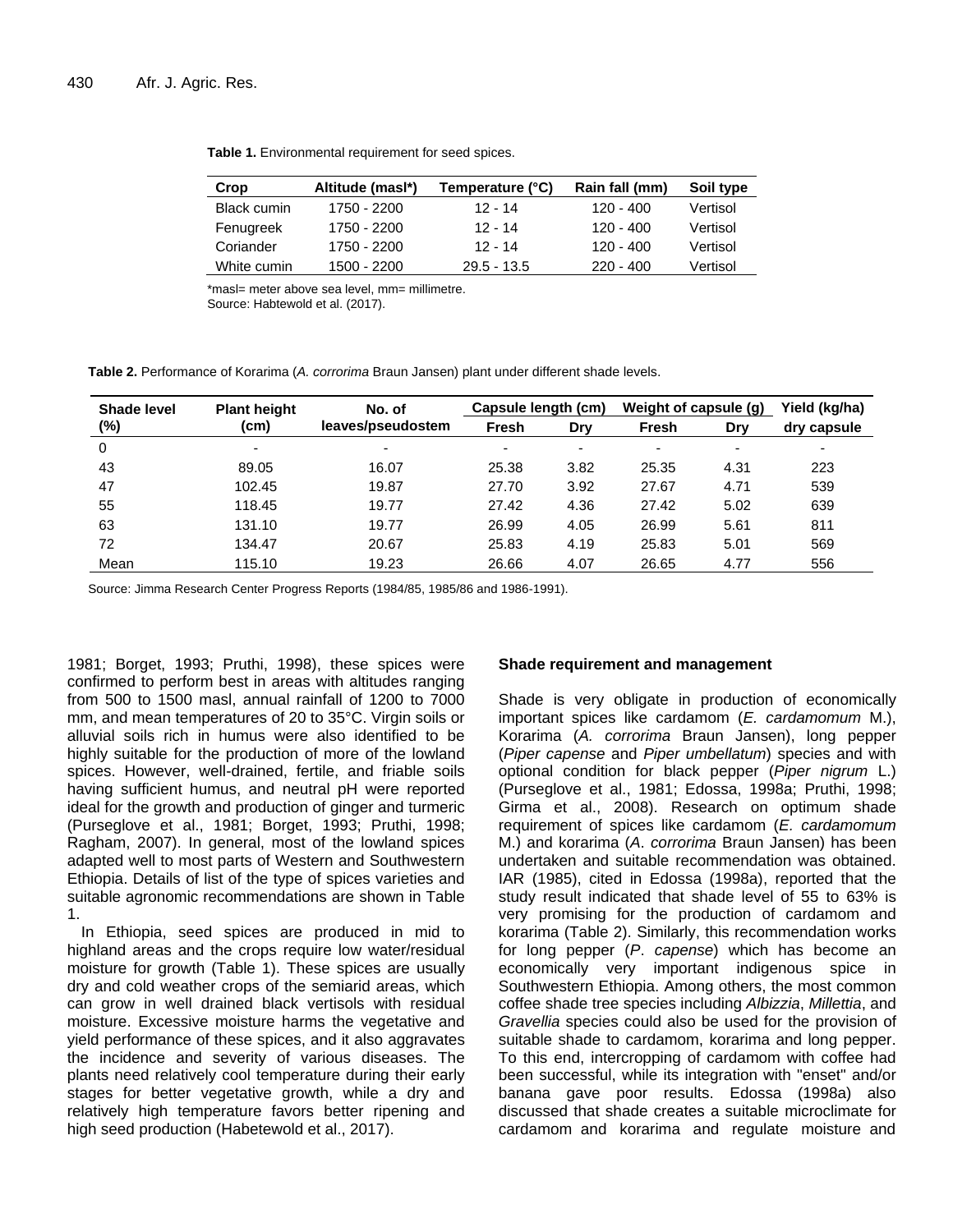| Ginger                                   |                               | Turmeric                                 |                               |  |  |
|------------------------------------------|-------------------------------|------------------------------------------|-------------------------------|--|--|
| Treatment                                | <b>Yield fresh</b><br>(kg/ha) | <b>Treatment</b>                         | <b>Yield fresh</b><br>(kg/ha) |  |  |
| Flat land                                | 19260                         | Flat land                                | 20907                         |  |  |
| Planting on open ridges                  | 14870                         | Planting on open ridges                  | 31240                         |  |  |
| Planting on open ridges, after emergence | 19510                         | Planting on open ridges, after emergence | 30240                         |  |  |
| Planting on raised beds                  | 20770                         | Planting on raised beds                  | 33550                         |  |  |
| Planting on tide ridges                  | 17390                         | Planting on tide ridges                  | 26790                         |  |  |
| Tide ridges after emergence              | 19280                         | Tide ridges after emergence              | 28440                         |  |  |
| Mean                                     | 18520                         | Mean                                     | 28540                         |  |  |

**Table 3.** Fresh rhizome yield (kg/ha) of ginger and turmeric from different land preparation methods.

Source: Jimma Research Center Progress Reports (1984/1985, 1985/1986 and 1986-1991).

temperature. Such microclimate is necessary for favourable root development of both cardamom and korarima, easier decomposition of organic plant products, enhancement of nutrient and water absorption and prevention of exposure of the surface to direct sun and soil erosion. From field observation long pepper also requires at least 50% shade in the natural forest, while black pepper (*P. nigrum* L.) requires very minimum or no shade level; it is a support obligate vine crop (Purseglove et al., 1981; Borget, 1993; Pruthi, 1998). During the unexpected and longer dry season than normal, some level of shade from the support trees is very advantageous for black pepper. According to the evaluation result of support trees in Tepi Agricultural Research Sub-Centre, *Erythrina indica* was better and effective support and shade tree for black pepper under more intensive management (Edossa, 1998a). However, from long period practical observations in the Research Center in Tepi areas and Bebeka coffee plantation sites had revealed *Gravellia robusta* as the best live support for black pepper vines. In case of shade trees for support and shade of vine spices, the following important points need high attention. There is need to plant those species that maintain their leaves throughout the seasons. Maintenance of optimum shade level by appropriate management likely reduces over shade by pruning during appropriate season as it can affect flowering, pollination, fruit set and maturity. It is important to maintain more shades by reducing pruning practices if it is under the recommended level. Under planting of additional shade plants when the original shade level is reduced is also a very important cultural practice.

#### **Land preparation, planting material and seed rate**

Important cultural practices of these spices like suitable land preparation, suitable planting materials or seeds and preparation, suitable seed storage and economizing of

seeds of ginger and turmeric have been studied. Suitable planting time was also studied and recommended. Also for black pepper and cardamom, the suitable propagation methods/part and suitable nursery media, nursery and field management were studied and recommended.

#### **LAND PREPARATION OF GINGER AND TURMERIC**

In both spices, land preparation (orientation of the farm land and how it is prepared before planting) is very critical for the success of the spices next to sowing (Purseglove et al., 1981). In a report from IAR (1985) cited in Edossa (1998a), the highest fresh rhizome yield (20770 kg/ha) of ginger was obtained from raised bed type of land preparation and maximum fresh rhizome yield (33550 kg/ha); turmeric was obtained from the same type of land preparation (Table 3).

Appropriate land preparation is the main agronomic practice in seed spice production and it should be ploughed more than 3 times to facilitate better seed germination. If the land is heavy clay/vertisols the beds should be prepared by draining the excess water from the field by using broad bed maker (BBM) and reduce potential for diseases and water logging. Seeds of black cumin could be soaked in warm water overnight to enhance germination and reduce emergence period and partially dried under sun. Suitable spacing (population or seed rate) and recommended time for sowing the seeds of the spices are shown in Table 4.

#### **Seed preparation and aftercare practices**

Ginger and turmeric are propagated by rhizomes known as seed setts or seed rhizomes. For rhizomatous/ tuberous crops such as ginger and turmeric, the issue of economizing seed is very critical as the seed itself is a commercial product. In ginger and turmeric cultivation,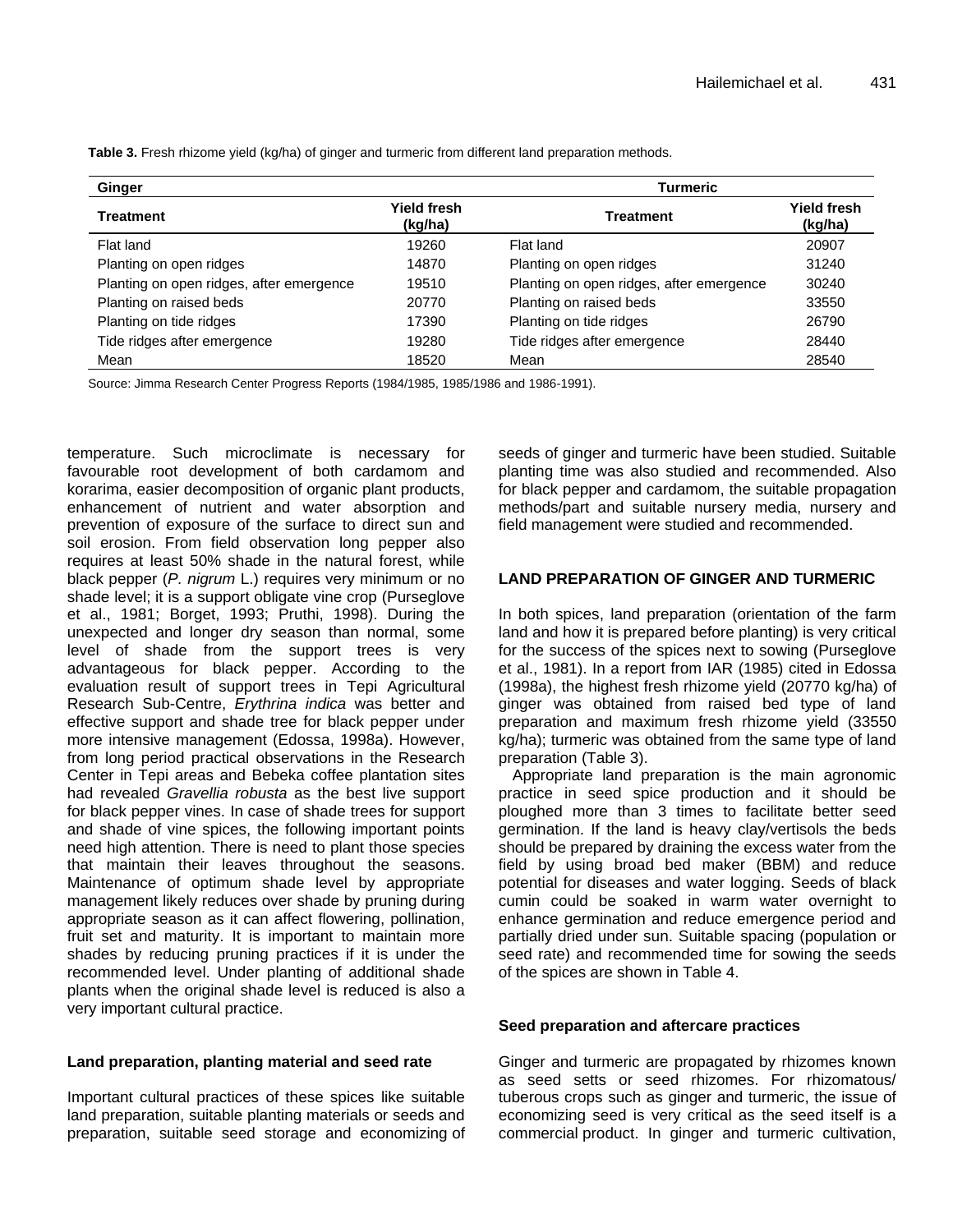| <b>Spices type</b> | Spacing (cm) between row and plant | Seed rate (kg/ha) | Sowing time    |
|--------------------|------------------------------------|-------------------|----------------|
| <b>Black cumin</b> | $30\times10$                       | 5-6               | August-October |
| Fenugreek          | $30\times10$                       | 25                | August-October |
| Coriander          | 23-76 between row                  | 18-28             | August-October |
| White cumin        | 45×30                              | $3 - 4$           | August-October |

**Table 4.** Spacing and seed rate.

Source: Seed spice production guideline 2017. http://www.publication.eiar.gov.et (accessed on March, 2022).

**Table 5.** Fresh rhizome yield of turmeric as influenced by different types of planting materials and status of the planting materials

| Type of planting materials | Mean fresh yield (kg/ha) | <b>Status of planting material</b> | Mean fresh yield (kg/ha) |
|----------------------------|--------------------------|------------------------------------|--------------------------|
| Mother rhizome (whole)     | 14750                    | Un sprouted rhizome                | 16820                    |
| Mother rhizome (cut)       | 8770                     | Sprouted rhizome                   | 19420                    |
| Primary finger             | 11030                    | Transplanted rhizome               | 17260                    |
| Mean                       | 11520                    |                                    | 17830                    |

Source: Jimma Research Center Progress Reports (1984/85, 1985/86 and 1986-1991).

**Table 6.** Fresh rhizome yield (Kg/ha) of ginger from different spacing between rows and within plants.

| Spacing (cm)   |       | Spacing between rows (cm) |       |       |       |  |
|----------------|-------|---------------------------|-------|-------|-------|--|
| between plants | 20    | 30                        | 40    | 50    | mean  |  |
| 15             | 20000 | 16180                     | 17430 | 19310 | 18230 |  |
| 20             | 18880 | 17570                     | 15970 | 14450 | 16770 |  |
| 25             | 17710 | 17570                     | 13400 | 13400 | 15520 |  |
| 30             | 18950 | 17970                     | 15760 | 13330 | 16510 |  |
| Mean           | 18880 | 17320                     | 15640 | 15120 | 6740  |  |

Source: Jimma Research Center Progress Reports (1984/85, 1985/86 and 1986-1991)

there are 3 to 4 months between harvesting in January to February and next planting (middle March to middle April). A report by Girma and Mesfin (2016) indicated that seed rhizomes can be stored: in pits covered with thin grass mulch, under tree shade covered with mulch materials, or kept (partially buried) in pits. Types of planting material of turmeric and seed size/seed rate of ginger were also studied and recommended. According to IAR (1985) cited in Edossa, 1998a, maximum fresh rhizome yield (14750 kg/ha) and 19420 kg/ha were recorded, respectively, when mother rhizome (whole) and sprouted rhizome of turmeric were planted (Table 5). For ginger seed, rhizome size/seed rate was also studied and the result indicated that as the seed size increased, yield increased in parallel; but economical and recommended seed size identified was greater than 9 cm or approximate equal to 30 g (Girma and Kindie, 2008). A seed rate from minimum of 1700-2500 kg/ha can be used for ginger or turmeric.

Studies on turmeric have also been conducted to

determine the appropriate planting method and planting density with suitable planting material. Results showed that maximum fresh rhizome yield (63825 Kg/ha) was obtained from mother rhizome planting material (Temtme et al., 2017). This is an extraordinary result.

Suitable spacing of ginger and turmeric rhizomes was also studied; the recommended spacing of these ginger and turmeric spices is 30 cm×15 cm between rows and within plants. In Table 6, high rhizome yield (20000 kg/ha) was obtained from 20 cm×15 cm combination between rows and within plants but due to various factors. It is recommended to use spacing with enough opening 30 cm×15 cm. For turmeric, suitable spacing of seed rhizome is 30 cm×15 cm giving maximum yield of 30590 kg/ha (Table 7).

Research was conducted to determine the suitable planting time of ginger and turmeric as it is very mandatory for the improvement of yield. In that, maximum mean fresh rhizome yield of ginger and turmeric was obtained when planted from  $5<sup>th</sup>$  March to  $5<sup>th</sup>$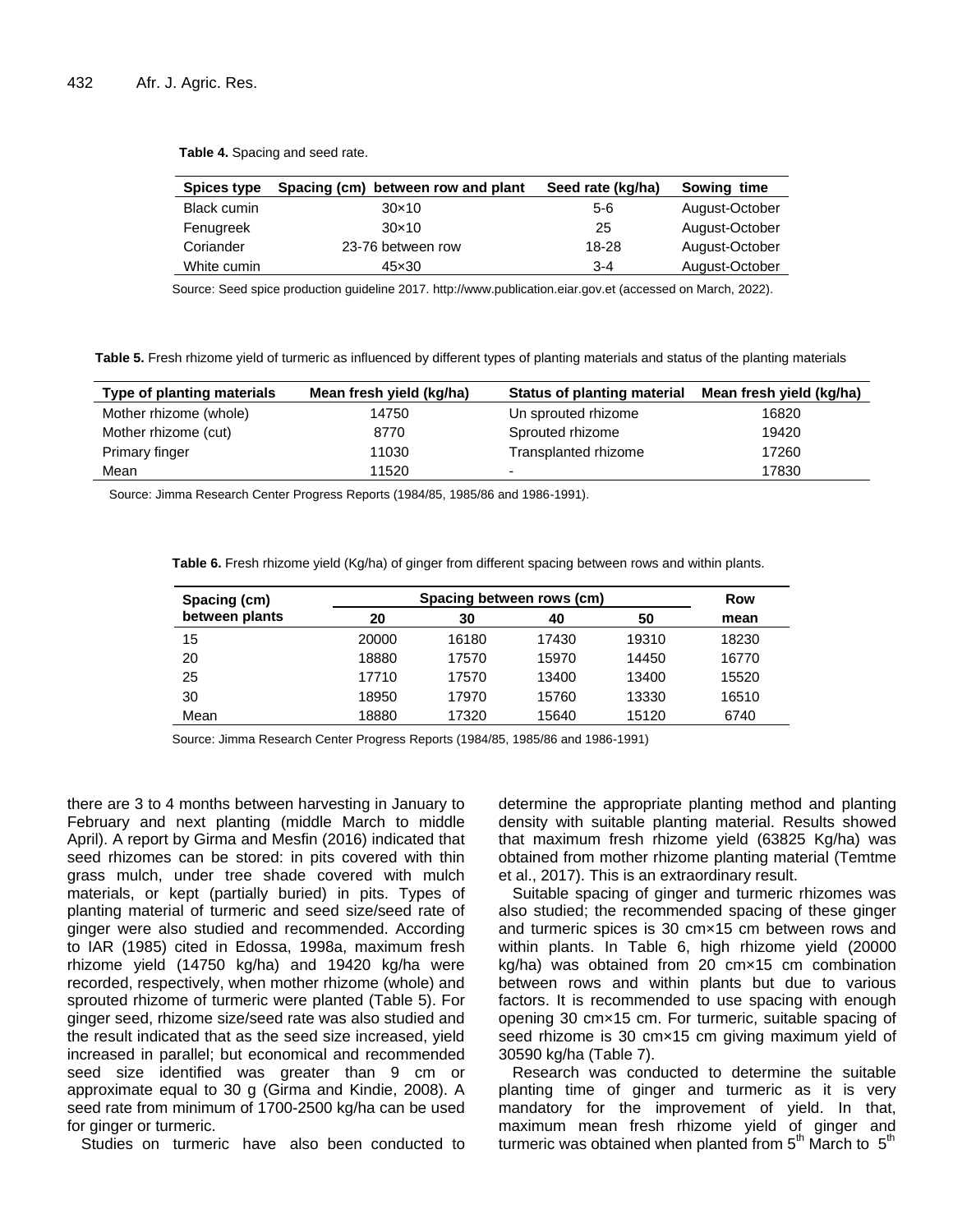|              |       | Spacing between rows (cm) |       |          |
|--------------|-------|---------------------------|-------|----------|
| Spacing (cm) | 30    | 40                        | 50    | Row mean |
| 15           | 30590 | 30090                     | 27460 | 29380    |
| 20           | 27720 | 30120                     | 27680 | 28510    |
| 25           | 28700 | 28460                     | 25920 | 27690    |
| 30           | 28610 | 28310                     | 24180 | 27040    |
| Mean         | 28910 | 29250                     | 26310 | 28150    |

**Table 7.** Fresh rhizome yield (Kg/ha) of turmeric from different spacing between rows and within plants.

Source: Jimma Research Center Progress Reports (1984/85, 1985/86 and 1986-1991).

|                           | Fresh yield (kg/ha) |          |  |  |
|---------------------------|---------------------|----------|--|--|
| <b>Planting time</b>      | Ginger              | Turmeric |  |  |
| 5 <sup>th</sup> March     | 34090               | 18480    |  |  |
| 5 <sup>th</sup> April     | 30380               | 9350     |  |  |
| $5th$ May                 | 27120               | 6160     |  |  |
| $5th$ June                | 22250               | 3040     |  |  |
| $5th$ July                | 16040               | 3540     |  |  |
| 5 <sup>th</sup> August    | 10210               | 2140     |  |  |
| 5 <sup>th</sup> September | 5390                | 1120     |  |  |
| Mean                      | 20780               | 6260     |  |  |

**Table 8.** Mean fresh rhizome yield (kg/ha) of ginger and turmeric as planted in different times.

Source: Jimma Research Center Progress Reports (1984/85, 1985/86 and 1986- 1991).

April. It is recommended to plant from middle of March to middle of April for Tepi area and similar agro ecologies (Table 8).

In addition to the aforementioned recommendations, fertilizer requirement of ginger and turmeric had been studied. According to Palous (1986) cited in Edossa (1998a), the result indicated that though there was no significant difference in mean fresh rhizome yield of both ginger and turmeric, there was an increasing trend of fresh rhizome yield as the NP (Nitrogen, Phosphorous) applied per hectare increased (Tables 9 and 10). Of course, these results are so out dated, and a revisit of fertilizer recommendation has been an important agenda of the research this time.

Similarly, growth and yield of ginger linearly increased when the applied nitrogen fertilizers increased, as reported by Abraham et al. (2014). According to Abraham et al. (2014), the maximum results of growth and yieldrelated parameters of ginger were recorded from the plot which had received about 92/30 kg/ha of N/P fertilizer rate. The authors reported no yield data were recorded due to the outbreak of bacterial wilt disease. However, the recorded results of the growth and yield-related parameters indicated the possibility of promoting higher ginger yield by increasing the use of N and P fertilizers at the application rate of 92 and 30 kg/ha, respectively (Table 11).

The response of nitrogen and phosphorus fertilizer on fresh rhizome yield of turmeric was studied by Lupi and Temtme (2015). The authors reported that, the growth and fresh rhizome yield of turmeric were significantly influenced by the interaction effects of N and P fertilizer rates. The highest fresh rhizome yield of turmeric was obtained from the plot that received 69 and 10 kg/ha of N and P fertilizer rates, respectively (Lupi and Temtme, 2015). Similar to the research findings of Paulos (1986), there was a linear increase of fresh rhizome yield of turmeric when the amount of N fertilizer applied increased (Tables 12 and 13).

Besides the fertilizer rate of application, the time of applying fertilizer on turmeric was studied and reported by Mekonnen and Garedew (2019). They reported that the timing of N fertilizer application had a significant effect on the growth, yield, and quality of turmeric. Accordingly, three splits (1/3rd at emergence, 1/3rd at the lag growth stage, and 1/3rd at the tillering stage) application of 115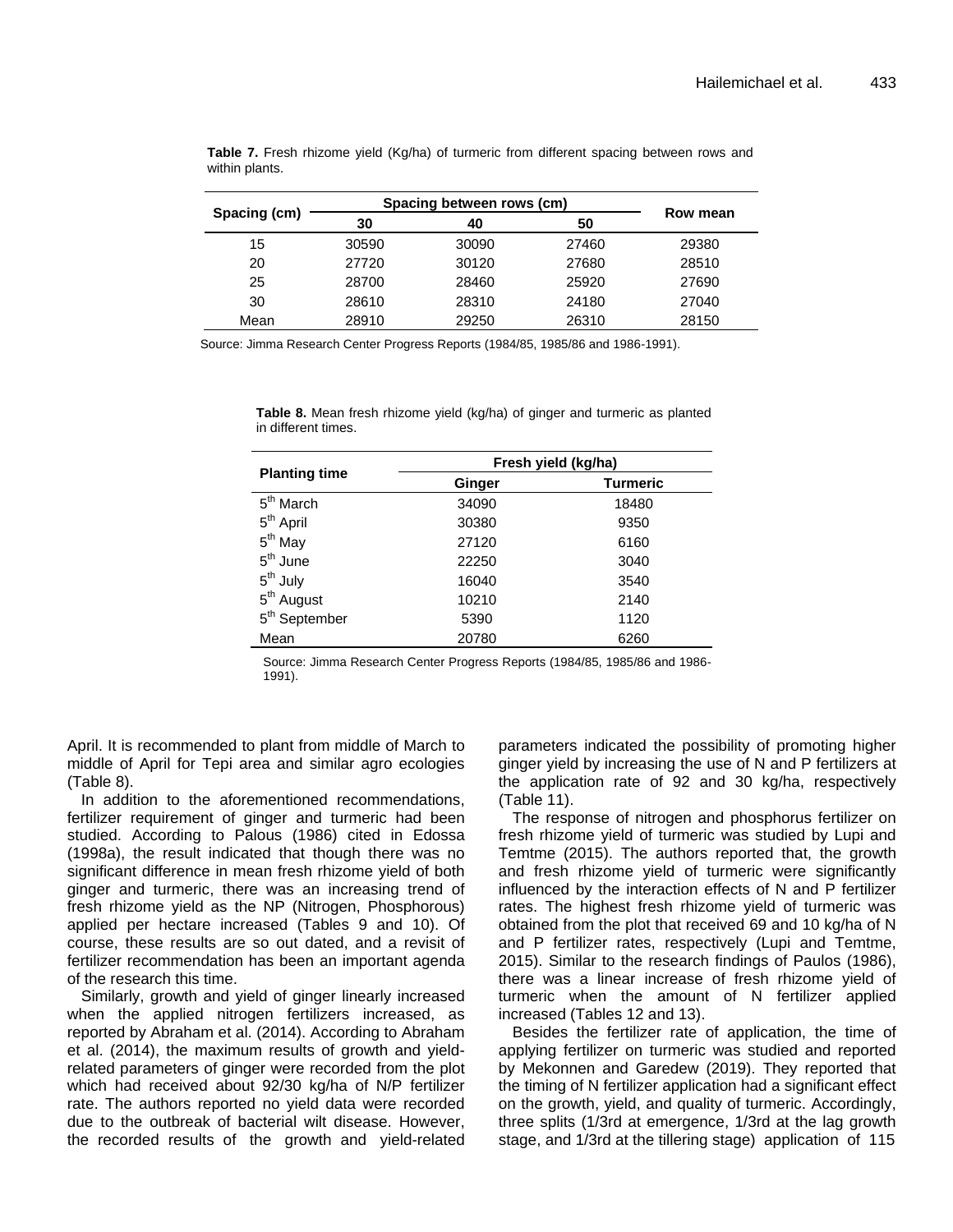| Coffee husk |                        |                                  | P (kg/ha)                        |                                  |                                  |
|-------------|------------------------|----------------------------------|----------------------------------|----------------------------------|----------------------------------|
| (t/ha)      | N (kg/ha)              | 0                                | 33                               | 66                               | <b>Mean</b>                      |
|             | $\Omega$               | 41030                            | 43050                            | 45440                            | 43180                            |
| 0           | 75                     | 47080                            | 49270                            | 48000                            | 48110                            |
|             | 150                    | 42780                            | 44270                            | 47420                            | 44820                            |
|             | Mean                   | 43230                            | 45530                            | 46960                            | 45370                            |
| 45          | 0<br>75<br>150<br>Mean | 43400<br>49100<br>46820<br>45440 | 41910<br>48000<br>53820<br>47910 | 46200<br>51460<br>43960<br>47180 | 43840<br>49620<br>48180<br>47180 |
| 90          | 0<br>75<br>150<br>Mean | 42520<br>43320<br>49840<br>48650 | 40310<br>41840<br>45820<br>42660 | 42680<br>42510<br>50090<br>45090 | 41840<br>45890<br>48580<br>45440 |
|             | Overall mean           | 42610                            | 45360                            | 46410                            | 45990                            |

**Table 9.** Effect of N and P on the fresh rhizome yield (Kg/ha) of ginger at Tepi.

Source: Paulos (1986).

**Table 10.** Effect of fertilizer treatments on the fresh rhizome yield (kkg/ha) of turmeric at Bebeka.

| N (kg/ha) | 0     | 22    | 44    | 66    | Mean  |
|-----------|-------|-------|-------|-------|-------|
| 0         | 53500 | 49300 | 47800 | 48500 | 49800 |
| 50        | 54900 | 41200 | 46900 | 57200 | 50100 |
| 100       | 45800 | 51200 | 64700 | 48500 | 52800 |
| 150       | 49400 | 65600 | 64000 | 56200 | 58800 |
| Mean      | 50900 | 52100 | 55900 | 52600 | 52880 |

Source: Paulos (1986).

fertilizer per hectare gave the highest fresh rhizome yield of turmeric (Table 14).

Some studies of nitrogen and phosphorus fertilizer on highland seed spices were conducted, mainly on black cumin and white cumin. According to Ebrie et al. (2015), enhanced growth and yield of black cumin were observed when a fertilizer rate of  $60/40$  N/P<sub>2</sub>O<sub>5</sub> (kg/ha) was applied. However, they recommend a fertilizer rate of 45/40 kg  $N/P<sub>2</sub>O<sub>5</sub>$  (Kg/ha) as an economical and agronomical rate of application for black cumin (Table 15). Similarly, white cumin also positively responded to nitrogen and phosphorus fertilizer as reported by the research works of Tesfaye (2017). The author reported that nitrogen and phosphorus fertilizers with the application rate of 45/30 kg/ha were found an economical and recommendable for enhanced growth and yield of white cumin (Table 16).

Similar results were also reported by Ali et al. (2015) on

black cumin.

#### **Weed management practices**

Yield and quality of spices are highly constrained by many factors among which weeds are the major ones. All spices highly suffer from weed infestation especially for water and nutrient competition. The Southwestern part of the country is characterized as high weed diversity and fast weed growing area which makes weed control difficult. According to Tadesse et al. (2015), about 95.5% of ginger yield could be reduced when the weeding was ignored totally throughout their growing period.

Research results reported by Habetewold et al. (2015) and Habetewold and Wakjira (2017) indicated the critical time of weed competition for ginger and turmeric is between 30 and 60 days after planting (DAP) at Tepi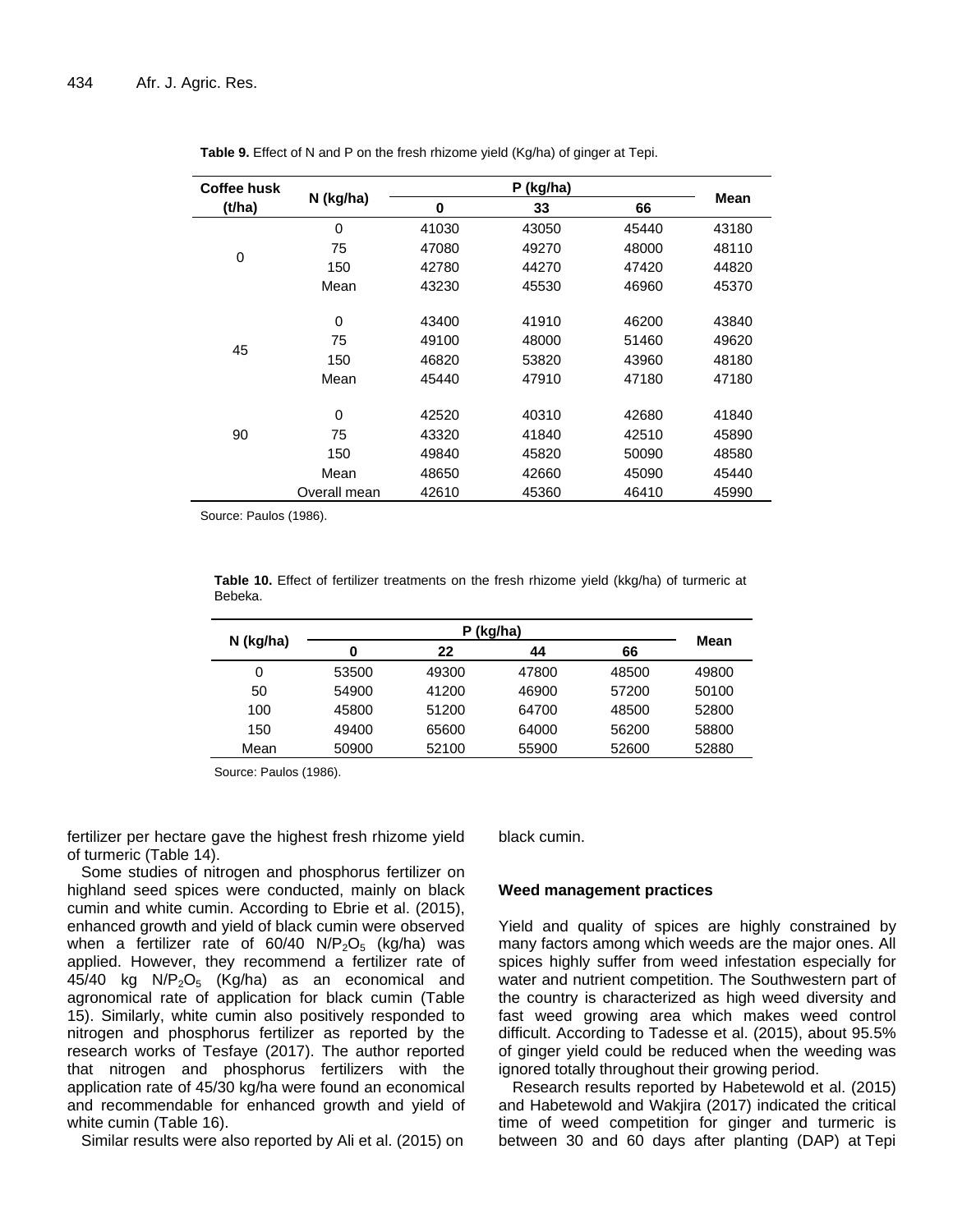| Treatment   | No. of<br>Leaf/plant) | <b>Plant height</b><br>(cm) | Leaf length<br>(cm) | Leaf width<br>(cm) | Leaf area<br>(cm <sup>2</sup> ) | No. of<br>tillers/hill | No. of<br>plants/plot |  |
|-------------|-----------------------|-----------------------------|---------------------|--------------------|---------------------------------|------------------------|-----------------------|--|
|             |                       |                             | Nitrogen (kg/ha)    |                    |                                 |                        |                       |  |
| $\mathbf 0$ | $13.12^{d}$           | $41.21$ <sup>d</sup>        | $15.57^{\circ}$     | $1.78^{d}$         | 39.91 <sup>d</sup>              | 3.70 <sup>d</sup>      | $34.33^{d}$           |  |
| 23          | $16.53^{\circ}$       | $49.57^{\circ}$             | $18.57^{b}$         | $2.12^c$           | $56.05^{\circ}$                 | $4.85^{\circ}$         | $50.13^c$             |  |
| 46          | $18.11^{b}$           | 51.29 <sup>c</sup>          | 19.39 <sup>ab</sup> | $2.25^{b}$         | $62.28^{b}$                     | $5.74^{b}$             | 52.75 <sup>bc</sup>   |  |
| 69          | $18.79^{b}$           | $53.21^{b}$                 | $19.78^{a}$         | 2.30 <sup>b</sup>  | $64.57^{b}$                     | 6.31 <sup>a</sup>      | $54.18^{ab}$          |  |
| 92          | $20.42^a$             | $55.13^{a}$                 | 20.27 <sup>a</sup>  | 2.56 <sup>a</sup>  | $74.05^a$                       | 6.49 <sup>a</sup>      | $56.25^a$             |  |
| CV(%)       | 8.24                  | 4.55                        | 6.1                 | 6.53               | 9.70                            | 9.63                   | 6.94                  |  |
| <b>SEm</b>  | ±1.17                 | ±1.86                       | ±0.93               | ±0.12              | ±4.70                           | ±0.43                  | ±2.81                 |  |
|             |                       |                             |                     | Phosphorus (kg/ha) |                                 |                        |                       |  |
| $\mathbf 0$ | $16.25^{b}$           | $46.68^{\circ}$             | $17.27^c$           | $2.12^{b}$         | $53.18^{\circ}$                 | 4.91 <sup>c</sup>      | $46.73^{\circ}$       |  |
| 10          | $17.23^{ab}$          | $49.65^{b}$                 | $18.55^{b}$         | $2.19^{ab}$        | $58.15^{b}$                     | $5.35^{b}$             | $48.60^{bc}$          |  |
| 20          | $17.77^{\circ}$       | $51.29^{ab}$                | $19.33^{ab}$        | $2.23^{ab}$        |                                 | 5.57 <sup>ab</sup>     | $49.87^{b}$           |  |
| 30          | $18.32^{a}$           | $52.70^{a}$                 | $19.72^a$           | 2.27 <sup>a</sup>  | $64.29^{a}$                     | $5.85^a$               | $52.90^{a}$           |  |
| CV(%)       | 8.24                  | 4.55                        | 6.10                | 6.53               | 9.70                            | 9.63                   | 6.94                  |  |
| <b>SEm</b>  | ±1.17                 | ±1.86                       | ±0.93               | ±0.12              | ±4.70                           | ±0.43                  | ±2.81                 |  |

**Table 11.** Mean values of yield and yield components of ginger at Kindo-Koyisha during 2012/2013.

Source: Abraham et al. (2014).

**Table 12.** Interaction effects of N and P fertilizer rates on fresh rhizome yield (Kg/ha) of Turmeric at Tepi in 2012/13 Cropping seasons.

|            | P (kg/ha)           |                     |                        |                      |  |  |
|------------|---------------------|---------------------|------------------------|----------------------|--|--|
| N (kg/ha)  |                     | 10                  | 20                     | 30                   |  |  |
| 0          | 45503 <sub>bc</sub> | $51322^{abc}$       | $50529$ <sup>abc</sup> | 41402 <sup>c</sup>   |  |  |
| 23         | 44974bc             | 49206 <sup>bc</sup> | 46963bc                | $43123$ <sup>c</sup> |  |  |
| 46         | $42857^{\circ}$     | 48679bc             | $51852^{abc}$          | 49767 <sup>bc</sup>  |  |  |
| 69         | 52381abc            | 56984 <sup>ab</sup> | $51985$ <sup>abc</sup> | 62963ª               |  |  |
| CV (%)     |                     |                     | 9                      |                      |  |  |
| LSD (0.05) |                     |                     | $131.4*$               |                      |  |  |

Source: Lupi and Temtme (2015).

**Table 13.** Interaction effects of N and P fertilizer rates on fresh rhizome yield (Kg/ha) of Turmeric at Tepi in 2013/14 Cropping seasons.

|            | P (kg/ha)              |                           |                        |                         |  |  |  |
|------------|------------------------|---------------------------|------------------------|-------------------------|--|--|--|
| N (kg/ha)  |                        | 10                        | 20                     | 30                      |  |  |  |
| 0          | 49735 <sup>cdefg</sup> | 44444 <sup>tg</sup>       | 46032 <sup>efg</sup>   | 48677 <sup>cdef</sup>   |  |  |  |
| 23         | $43386^{9}$            | 52381bcdef                | 49206 <sup>cdefg</sup> | 52910 <sup>abcdef</sup> |  |  |  |
| 46         | 53968 <sup>abcde</sup> | $51852^{\mathrm{bcdefg}}$ | 47090defg              | 55026abcd               |  |  |  |
| 69         | 57143abc               | 59788 <sup>ab</sup>       | 58730 <sup>ab</sup>    | 61376 <sup>a</sup>      |  |  |  |
| CV (%)     |                        |                           | 9.9                    |                         |  |  |  |
| LSD (0.05) |                        |                           | 89.09*                 |                         |  |  |  |

Source: Lupi and Temtme (2015).

condition. Accordingly, a hand weeding between 30 and 45 DAP or weeding at 30, 60 DAP plus mulching would be advisable to avoid or reduce severe competition and obtain the maximum yield of ginger and turmeric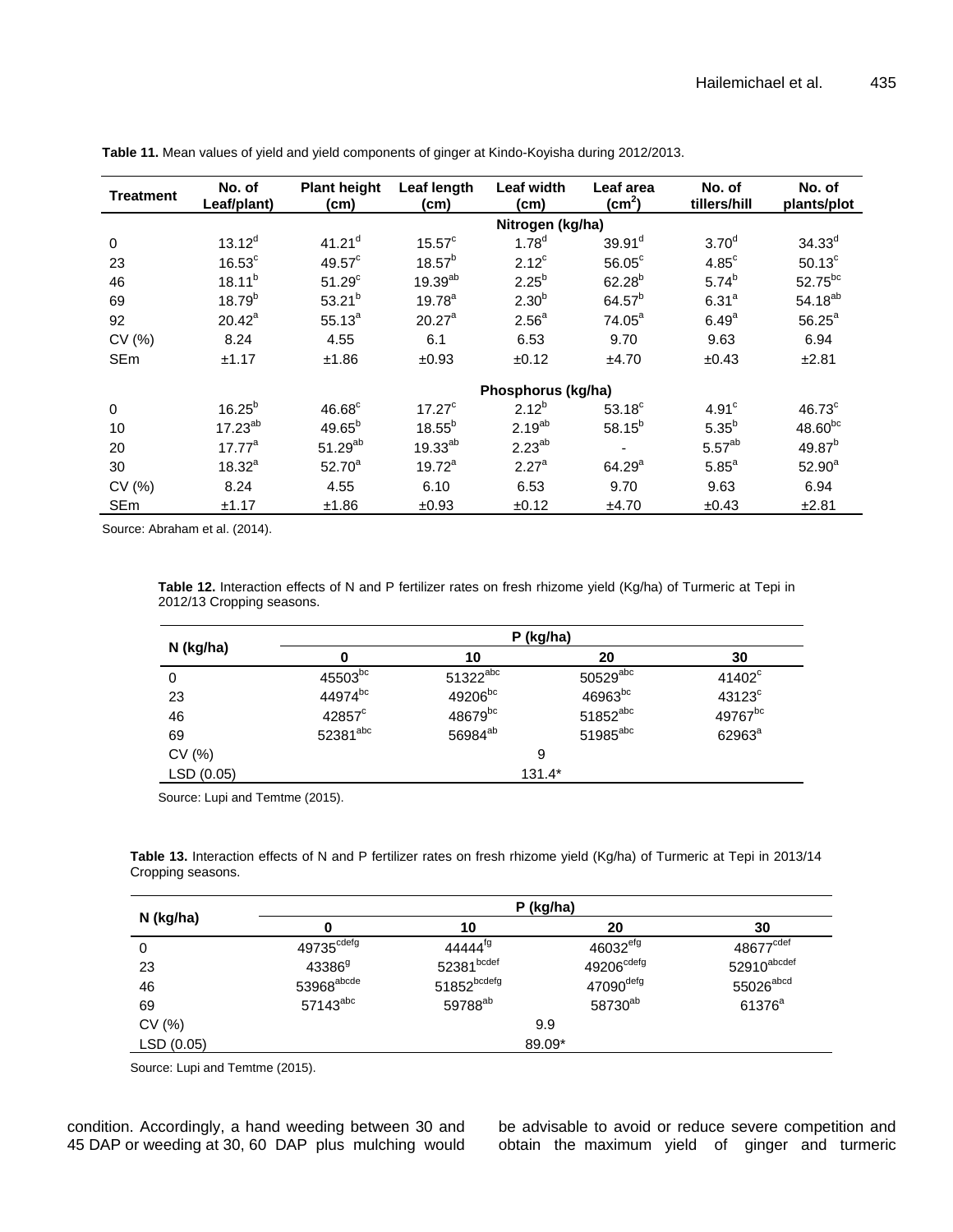|                | N (kg/ha)              |                        |                         |                         |                        |  |  |  |
|----------------|------------------------|------------------------|-------------------------|-------------------------|------------------------|--|--|--|
| <b>N</b> Split | 0                      | 46                     | 69                      | 92                      | 115                    |  |  |  |
| Full dose      | 31764.70 <sup>pq</sup> | $38853.21^{lm}$        | 43345.07                | 48962.47 <sup>fgh</sup> | 51280.73 <sup>e</sup>  |  |  |  |
| Two splits     | $34258.55^{no}$        | 40652.50 <sup>kl</sup> | 47597.16 <sup>ghi</sup> | 54612.93 <sup>d</sup>   | 60659.77 <sup>c</sup>  |  |  |  |
| Three splits   | 32940.21 <sup>op</sup> | 41989.43 <sup>jk</sup> | 47284.31 <sup>hi</sup>  | 62644.16 <sup>b</sup>   | 69251.83 <sup>a</sup>  |  |  |  |
| Four splits    | 34914.66 <sup>n</sup>  | 40142.79               | 45869.06                | 50368.40 <sup>ef</sup>  | 55285.89 <sup>d</sup>  |  |  |  |
| Five splits    | 30974.58 <sup>q</sup>  | 37168.03 <sup>m</sup>  | 40135.21                | 43585.00                | 49218.45 <sup>fg</sup> |  |  |  |
| CV(%)          | 1830.20                |                        |                         |                         |                        |  |  |  |
| LSD (0.05)     |                        |                        | 5.43                    |                         |                        |  |  |  |

**Table 14.** Interaction effects of N rates and time of application on fresh rhizome yield (kg/ha) of Turmeric grown at Tepi, southwestern Ethiopia.

Source: Mekonnen and Garedew (2019).

**Table 15.** Seed yield (kg/ha) of black cumin as influenced by nitrogen and phosphorus application.

|           | P (kg/ha)         |                       |                      |  |  |  |
|-----------|-------------------|-----------------------|----------------------|--|--|--|
| N (kg/ha) | 0                 | 20                    | 40                   |  |  |  |
| 0         | 636.67            | 716.60hg              | 756.60 <sup>fg</sup> |  |  |  |
| 15        | 680.00hi          | 810.00 <sup>fe</sup>  | 836.60 <sup>e</sup>  |  |  |  |
| 30        | 800.00fe          | 920.00 <sup>d</sup>   | 1036.60°             |  |  |  |
| 45        | 993.30°           | $1013.30^{\circ}$     | $1216.60^{b}$        |  |  |  |
| 60        | $1060.00^{\circ}$ | 1273.30 <sup>ab</sup> | 1336.67 <sup>a</sup> |  |  |  |
| CV(%)     |                   | 4.3                   |                      |  |  |  |
| LSD(0.05) |                   | 67.8                  |                      |  |  |  |

Source: Ebrie et al. (2015).

**Table 16.** The seed yield (Kg/ha) of white cumin as affected by nitrogen and phosphorus application.

|           | P (kg/ha)            |                     |                      |                     |  |  |
|-----------|----------------------|---------------------|----------------------|---------------------|--|--|
| N (kg/ha) |                      | 10                  | 20                   | 30                  |  |  |
| 0         | 730'                 | 940 <sup>k</sup>    | 1060 <sup>jk</sup>   | 1160 <sup>hij</sup> |  |  |
| 15        | $1050^{jk}$          | 1150 <sup>hij</sup> | $1090$ <sup>ij</sup> | $1290^{fgh}$        |  |  |
| 30        | 1310 <sup>ef</sup>   | 1230 <sup>ghi</sup> | $1480$ <sup>de</sup> | 1600 <sup>cd</sup>  |  |  |
| 45        | $1440$ <sup>ef</sup> | $1740^{bc}$         | 1790 <sup>ab</sup>   | $1940^a$            |  |  |
| CV (%)    |                      |                     | 14.17                |                     |  |  |
| LSD(0.05) |                      |                     | 150                  |                     |  |  |

Source: Tesfaye (2017).

(Habtewold et al., 2015). Similar to these findings, hand weeding between 30 and 45 DAP or mulching at planting followed by two consecutive hand weeding at 60 and 90 DAP were the best practices at Metu for higher ginger yield (Tadesse et al., 2015).

#### **Intercropping/multiple cropping**

Growing two or more crops on the same land at the same time can increase crop yield per unit area, reduce risks associated with crop failure and price fall. Also, it helps farmers to get balanced nutrition and an additional income. Several authors indicated that intercropping helps for efficient use of farm inputs including family labor, growth resources (Aggarwal et al., 1992), and weed control (Baumann et al., 2002). In the Southwestern part of Ethiopia, the farming system is commonly characterized by the growth of one or more of these complementary crop species. Previous studies have reported successful intercropping of cardamom, korarima, turmeric, ginger, and other lowland spices with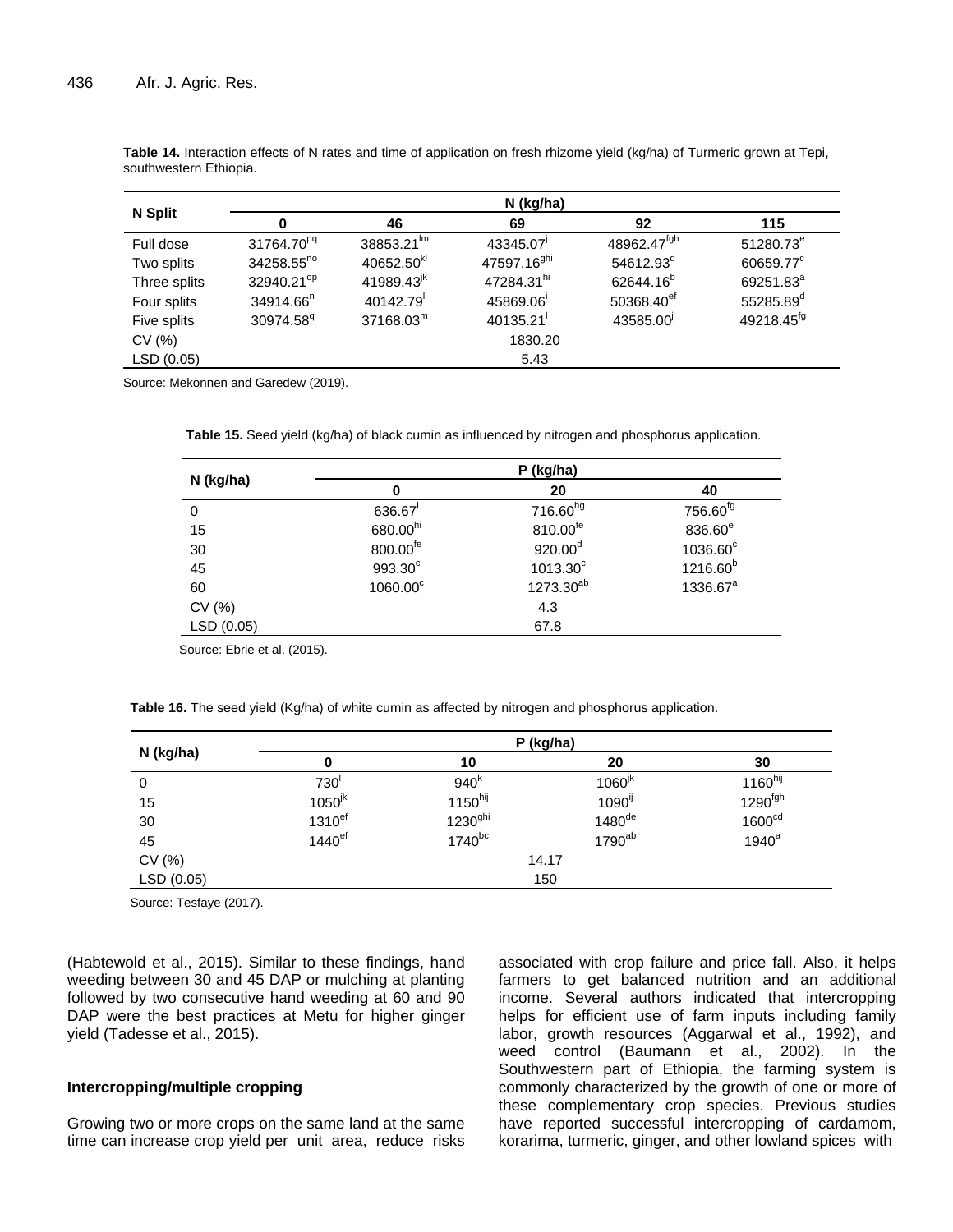| Rooting media        | Rooting    | Root<br>number | Root        |
|----------------------|------------|----------------|-------------|
|                      | percentage |                | length (cm) |
| FS.                  | 63.3       | 3.83           | 14.91       |
| <b>ForS</b>          | 47.7       | 3.94           | 13.36       |
| <b>PDCH</b>          | 26.3       | 2.82           | 11.22       |
| FS:ForS (1:1)        | 51.9       | 4.74           | 14.61       |
| <b>FS:PDCH (1:1)</b> | 45.4       | 3.69           | 13.04       |
| ForS:PDCH (1:1)      | 37.5       | 3.58           | 12.65       |
| FS:ForS:PDCH (1:1:1) | 51.4       | 4.50           | 14.18       |
| LSD(0.05)            | 2.25       | 0.89           | 2.48        |
| CV(%)                | 22.93      | 26.44          | 21.03       |

**Table 17.** Rooting percentage, root number, and root length of black pepper cuttings raised on different growth media compositions.

FS=fine sand, ForS= forest soil, PDCH=partially decomposed coffee husk. Source: Digafie (2006).

coffee (*Coffea arabica* L.) (Girma et al., 2008; Anteneh and Taye, 2015; Behailu et al., 2020). According to Girma et al. (2008) and Behailu et al. (2020), the best results of the system could be attributed to the optimal shade level that the coffee plant gave to the cardamom and korarima during their growing periods.

During the early growth stage of coffee, intercropping of ginger and turmeric with coffee was also found to be a possible practice to increase the productivity of the component crops yield as reported by Anteneh and Taye (2015). Intercropping of turmeric (T) and soybean (S) plants could increase total productivity of curcuma and soybeans. In row relay T-K cropping patterns, turmeric plants generated growth and yield parameters as well as higher per-unit area yield than other cropping pattern, so as to produce higher land equivalent ratio (LER=1.09) and revenue to cost ratio (R/C ratio=2.36) than other cropping patterns (Ellis et al., 2017).

#### **Propagation methods and nursery management of black pepper and cardamom**

Commercial black pepper and vanilla propagation is carried out using vine cuttings, while cardamom and korarima can be propagated either by seed or clumps. The first technique is proved the best, as it helps to avoid the katte viral disease in cardamom, and overcome planting material shortage in both species (Purseglove et al., 1981; Borget, 1993; Pruthi, 1998; Wondyifraw and Surawit, 2004; Girma et al., 2008). Vine cuttings of 60 cm long (7 to 10 nodes) were recommended for black pepper propagation by different authors (Purseglove et al., 1981; Borget, 1993; Pruthi, 1998). However, practical observations under the Ethiopian condition had proved 30 to 40 cm long (3 to 4 nodes) cutting to be highly effective for propagation (Girma et al., 2008). In clonal

propagation of cardamom and korarima, the use of clumps with one old and another young shoots is ideal (Purseglove et al., 1981; Borget, 1993; Pruthi, 1998). Suitable rooting medium is also a very important agronomic practice for successful establishment of black pepper, cardamom, korarima and vanilla from nursery to field. According to Purseglove et al. (1981), Borget (1993) and Pruthi (1998), media combination with a 3:2:1 composition (forest soil, decomposed animal manure and sand) is recommended for successful propagation of black pepper, cardamom korarima and vanilla. In Ethiopia, practical observation proved that an ideal forest soil which has enough nutrients and with typical characteristics of forest soil alone can be utilized for efficient propagation of these spices including vanilla. According to Digafie (2006), forest soil with fine sand with 1:1 ratio or fine sand, forest soil and partially decomposed coffee husk with 1:1:1 ratio can be used for efficient rooting of black pepper cuttings in nursery (Table 17).

## **Seed treatments and rooting media**

Regarding seed treatments, it was observed that seed soaking had effect on the emergence and subsequent growth of cardamom seedlings. According to Hassen et al. (2019), a significant seed emergence and subsequent growth of cardamom seedlings were observed from seeds sown after being soaked in alcohol (80%) for 30 min (Table 18). Like cardamom, the highest total dry weight of korarima seedlings was observed from seed sown on a mixed media of forest soil and compost (1:1 ratio) after being soaked in pure water for 24 h as reported by the research works of Jafer (2019). Regarding nursery rooting media, the growth and biomass production of the korarima seedlings were significantly influenced by the type of nursery rooting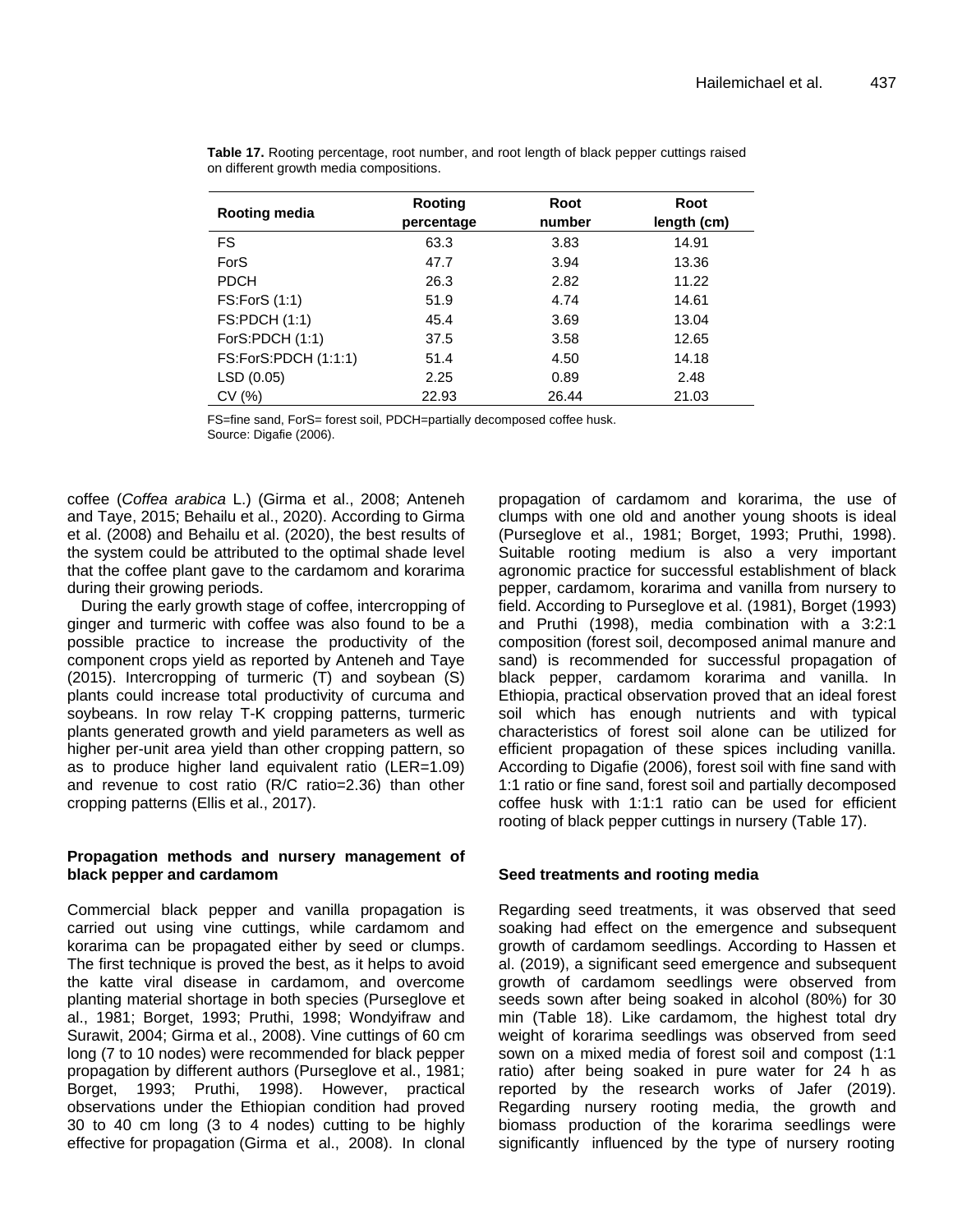| <b>Treatments</b>            | Days of 50%<br>qermination | <b>Seedling</b><br>length (cm) | Root<br>number    | Root length<br>(cm)   | Leaf area<br>$\text{(cm}^2)$ | <b>Normal</b><br>seedlings (%) |
|------------------------------|----------------------------|--------------------------------|-------------------|-----------------------|------------------------------|--------------------------------|
| Control                      | 40.33 <sup>cd</sup>        | $2.16^{d}$                     | $3.33^{\circ}$    | $2.46^{ab}$           | 2.63 <sup>d</sup>            | 52 <sup>cd</sup>               |
| $H2O$ for 12 h               | 42.00 <sup>cd</sup>        | 2.18 <sup>cd</sup>             | $4.78^{ab}$       | $1.85^{bc}$           | $3.03$ <sub>bc</sub>         | $64^{bc}$                      |
| $H2O$ for 24 h               | $47.66^{b}$                | $2.10^{\text{de}}$             | $4.84^{ab}$       | $1.75^{\circ}$        | 2.95 <sup>cd</sup>           | $54^{bc}$                      |
| $H2SO4$ (5%) for 10 min      | 44.66 <sup>bc</sup>        | $2.23$ <sub>bcd</sub>          | $3.63^{\circ}$    | $2.27$ <sup>abc</sup> | 3.37 <sup>b</sup>            | $59^{bc}$                      |
| $H2SO4$ (10%) for 5 min      | $53.00^a$                  | 1.98 <sup>e</sup>              | $4.31^{b}$        | $2.18^{abc}$          | 2.97 <sup>bcd</sup>          | $42^f$                         |
| $HNO3$ (25%) for 10 min      | $48.00^{b}$                | 2.36 <sup>a</sup>              | $4.55^{ab}$       | $1.96^{bc}$           | $3.11^{bc}$                  | 51 <sup>cd</sup>               |
| $HNO3$ (50%) for 15 min      | $52.66^a$                  | $2.33^{ab}$                    | $3.55^{\circ}$    | $2.35$ <sup>abc</sup> | 3.07 <sup>bc</sup>           | 47 <sup>cd</sup>               |
| Acetic acid (25%) for 10 min | 38.00 <sup>d</sup>         | $2.37^{a}$                     | $4.94^a$          | $2.01^{bc}$           | $3.87^{a}$                   | $68^{ab}$                      |
| Alcohol (80%) for 30 min     | 31.66 <sup>d</sup>         | $2.40^a$                       | 5.00 <sup>a</sup> | $2.85^a$              | 3.92 <sup>a</sup>            | 78 <sup>a</sup>                |
| LSD (0.05)                   | 4.44                       | 0.13                           | 0.54              | 0.67                  | 0.39                         | 11                             |
| CV(%)                        | 5.71                       | 6.47                           | 7.28              | 7.85                  | 7.13                         | 7.86                           |

**Table 18.** Effects of seed treatments on seed germination and seedling growth of cardamom.

Source: Hassen et al. (2019).

**Table 19.** Vegetative and yield parameters of black pepper (*P. nigrum* L.) variety Gacheb as influenced by different pruning practices.

| Treatments                                         | No. of fruiting branches<br>per all main stem | Length of<br>main stem (m) | <b>Fresh yield</b><br>(kg/ha) |
|----------------------------------------------------|-----------------------------------------------|----------------------------|-------------------------------|
| No pruning (check)                                 | 97.8                                          | 4.0                        | 6870                          |
| Pruning + two orthotropic shoots allowed to grow   | 80.9                                          | 2.9                        | 6290                          |
| Pruning + three orthotropic shoots allowed to grow | 85.2                                          | 2.8                        | 4960                          |
| Pruning + four orthotropic shoots allowed to grow  | 111.2                                         | 3.1                        | 7180                          |
| Pruning + free growth                              | 111.3                                         | 3.1                        | 5490                          |
| Mean                                               | 97.3                                          | 3.2                        | 6160                          |

media and frequency of watering (Jafer, 2016, 2019). The emergence and growth of korarima seedlings were enhanced when the seed was sown on a mixed media of topsoil and compost (1:1 ratio) and watered in every one or two days interval (Jafer, 2016). The author also reported that the highest produced biomass of korarima seedlings was observed from a mixed rooting media of topsoil and compost (3:1 ratio) with a watering frequency of 2 or 3 days interval. In another study, a rooting media of forest soil alone was also suggested as an alternate nursery media for enhanced growth of korarima seedlings (Lupi et al., 2016). Bhardwaj (2014) also reported similar finding; vermicompost and cocopeat, due to their suitable physical, chemical and biological properties could be used successfully in preparation of papaya seedlings.

In the cultivation of spices such as cardamom, black pepper, korarima and vanilla, cultural practices like pruning and field sanitation are very important for the improvement of their yield. Especially, in black pepper and cardamom, growth and final yield of the crop is significantly influenced by pruning practice (Purseglove et al., 1981; Pruthi, 1998). There are various practices of pruning in black pepper. Selective pruning that eliminates weak, non-productive branch parts will aid in channelling the plants energy in to flowering and fruiting. Generally, pruning pepper vine promotes the fruiting of lateral branches and induces a greater stem thickening with view to enlarge vascular system and strong framework, greater bushiness of canopy and larger cropping points, so that when matured the vine will have the maximum number of fruiting branches (Purseglove et al., 1981). As it is a new technology in Ethiopia, pepper cultivation has not been well developed; pepper is planted under the foot of the support without pruning, which can adversely affect the performance of the vines. The number of vines maintained per point is also the critical factor depending on the soil, climatic factors and the field management. Since most of the vines can climb high over 8 m on the supporting trees, fruit picking at maturity was found too difficult. A result from a trial in Tepi Agricultural Research Sub-center, comparing five different methods of pruning on variety Gacheb showed no significant yield difference, while highest mean fresh yield (7180 kg/ha) was obtained from the vines pruned and four orthotropic shoots maintained (Table 19). This research agenda need to be conducted again for the optimal recommendation.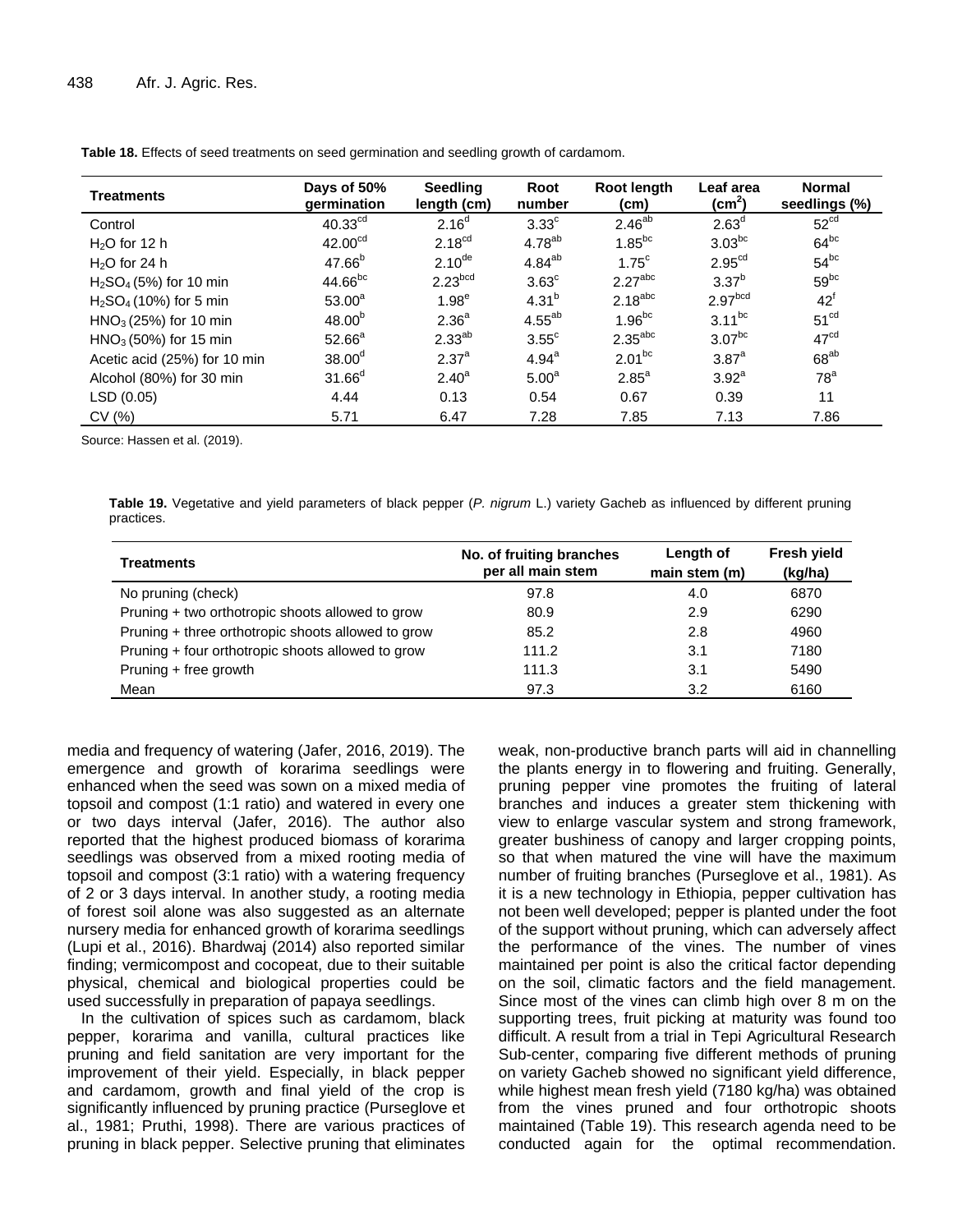#### **Table 20.** Major pests of seed spices

| Crop        | <b>Maior Disease</b>            | <b>Major insect pests</b>   | <b>Maior weeds</b>                     |
|-------------|---------------------------------|-----------------------------|----------------------------------------|
| Black cumin | Wilt, Blight and powdery mildew | Pod borer and Aphid         | Cynadon dactylon and Solanum nigrum    |
| Fenugreek   | powdery mildew and Wilt         | Aphid, Pod borer and Thrips | Chenopodium album and Drymaria cordata |
| Coriander   | Root rot and wilt               | Aphid and Cushiony          | Chenopodium album                      |

Source: Tepi Agricultural Research Center (TARC) progress report, 2020.

#### **Table 21.** List of released varieties of major spices and relevant agronomic information.

|                                                                     |                       | Recommended                                 |                    |                                             | Commercial                                     |                       |                     |
|---------------------------------------------------------------------|-----------------------|---------------------------------------------|--------------------|---------------------------------------------|------------------------------------------------|-----------------------|---------------------|
| List of spices                                                      | Propagation<br>Method | Planting and/or nursery<br>preparation time | Harvesting<br>time | Spacing                                     | <b>Special requirements</b><br>(shade/support) | <b>Product</b>        | Yield (kg/ha)       |
| Black pepper (Gacheb & Tato)                                        | Cutting               | Cutting: March;<br>Planting: June-July      | Feb.-March         | $2.4 m \times 2.4 m$                        | Support                                        | <b>Fruits/Berries</b> | 1970-2850 (dry)     |
| Ginger (Yali & Boziab)                                              | Rhizomes              | Planting: March-Mid April                   | Dec.-Jan.          | 30 cm × 15 cm                               | Open sun                                       | Rhizomes              | 15000-24100 (fresh) |
| Cardamom (Gene)                                                     | Seed                  | Nursery: Nov.-Dec.<br>Planting: June-July   | Nov.-Dec.          | $3 m \times 3 m$ or<br>$2.5 m \times 2.5 m$ | Shade                                          | Capsules              | 140-180 (dry)       |
| Turmeric (Dame, Tepi-1)                                             | Rhizomes              | Planting: March-Mid April                   | Dec.-Jan.          | 30 cm × 15cm                                | Open sun-partial intercrop<br>shade            | Rhizomes              | 20000-25000 (fresh) |
| Vanilla (Yeki-1)                                                    | Cutting               | Cutting: March;<br>Planting: June-July      | Nov - Dec.         | $2.4 \text{ m} \times 2.4 \text{ m}$        | Shade                                          | pod                   | 204                 |
| Black cumin (Eden, Dershaye, Darbera, etc.)                         | Seed                  | July to end September                       | Jan -Feb.          | 30 cm × 10 cm                               | Open sun                                       | Seed                  | 1500-1900           |
| White cumin (Dembia-01 and Takusa-01)                               | Seed                  | July to end September                       | Jan.-Feb.          | $45 \text{ cm} \times 30 \text{ cm}$        | Open sun                                       | Seed and all plant    | 2220.1              |
| Coriander (Denkenesh, Walta'i and Indium)                           | Seed                  | July to end September                       | Jan.-Feb.          | 23-76 cm between row                        | Open sun                                       | Seed                  | 1300-1700           |
| Fenugreek (Jama, Wereillu, Burka, Bishoftu, Chala, Ebisa & Hundaol) | Seed                  | July to end September                       | Jan.-Feb.          | 30 cm × 10 cm                               | Open sun                                       | Seed                  | 1500-2210           |

**\***Source: Edossa (1998a), Girma et al. (2008), Habtewold et al. (2017).

Summarized information of the released spices in low land spices is presented in Table 20. There is limited research on disease and pest management; however, few years ago survey and identification of major disease and insect pest of seed spices were identified and the research on management approach is underway. Summary on list of major insect pests of the highland seed spices is presented in Table 21.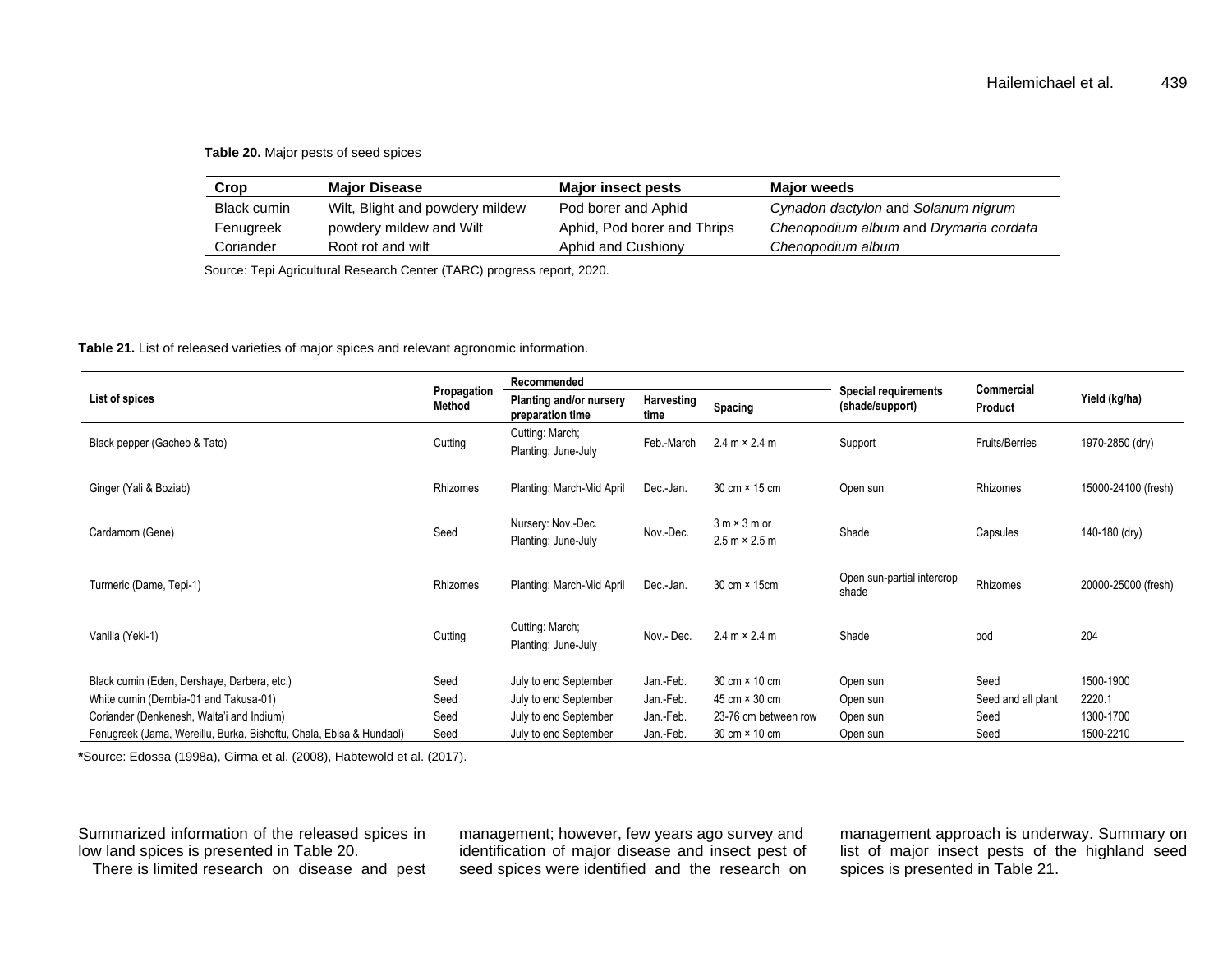### **Gaps and challenges**

Though the capacities of spices research (human power and research facilities) have been very limited, significant agronomic research achievements have been attained. Of course, many researchable areas are yet to be covered in no late times. With strategic widening of the gene pool of the economically important spices plants, very important cultural practices like suitable pruning in black pepper, fertilizer requirement of all spices, suitable nursery practices such as for cardamom, possible intercropping, etc., should be undertaken to come up with complete optimal packages. Shortage of planting materials of all spices has also been the bottleneck for sufficient scale up of the proved spices technologies. This call for establishment of government led specialized seed/planting material multiplication center. Finally, yet importantly, there is a serious gap in demonstration and popularization of available technologies for these invaluable spices. Productivity of seed spices continues to be very low as compared to the world average and majority is accounted to lack of improved production packages. The main constraints in seed spices production are: inherent nature of slow and non-uniform seed germination at initial growth for black cumin, high incidence of diseases such as wilt, blight and powdery mildew. In addition, absence of integrated pest management (IPM) approach developed for seed spices (black cumin, fenugreek, coriander and white cumin) can also be mentioned as main contributor to their low performance. Similar to other spices, serious shortage of quality seed material of seed spices varieties has been a challenge for the sub sector.

## **Prospects**

Very conducive environmental conditions (rainfall, temperature, altitude and soil condition) and promising varieties of major low land spices (black pepper, ginger, turmeric and cardamom) identified and released for users in the Southwestern areas of the country point out there is high prospect for the nation in this corridor. Quality of the spices also proved very promising to fulfil the international standards indicating that the soil condition is very suitable. Therefore, it is a very good opportunity to disseminate and scale up the available technologies to suitable and recommended areas of the country. The government gave due attention to the development of the spices of this group and the research system has also gained strong attention to have national network. Thus, with the current support given to strengthen the research team, the problems of qualified human power are being resolved, thereby creating a possibility to address the areas that still require research attention. Finally, with the popularization of existing improved agronomic technologies and further generation, there is a high chance for the

production of sufficient volume and quality products that can help the country to compete in the world market. Both domestic and international market demand of seed spices keeps increasing from time to time. Suitable agro ecology for the production of this group of spices and involvement of federal and regional research centres to generate technologies that can improve productivity and production are very promising for the future.

#### **CONCLUSION AND RECOMMENDATIONS**

So far, significant improved research results of cultural practices had been developed and recommended with respect to the different spices that were given research attention. These include technologies regarding suitable agronomic practices such as suitable nursery practices, seed preparation and seed rate, suitable propagation methods, appropriate pruning practices for some of the vine spices, suitable planting date, land preparation and so on. For some of the shade loving spices (cardamom and korarima), suitable shade level was studied and recommended. From practical observation, types of shade trees for these species were identified and support trees for vine crops like black pepper were studied and recommended. The prevalence of suitable climatic conditions for the production of these invaluable spices in the country is the other opportunity to be further exploited by smallholder farmers and private investors. The varieties of these spice crops that are currently available at hand had proved comparable in yield and/or quality with commercial varieties in other producing countries. Therefore, to exploit all these opportunities effectively and assist in further technology generation through research, it is imperative to strengthen the national spices research program with essential qualified human power and research facilities. Those outstanding research gaps such as those related with nutrient requirement, soil and water/natural resource management, intercropping and seed/planting material multiplication should be given prior attention. In addition the research team should give attention for protection and postharvest handling of these spices. The work of tissue culture multiplication for largescale production of planting materials should be enhanced further to meet the ever-growing demand for quality planting materials. Strong attention should also be directed to the demonstration and popularization of the existing technologies on these spices of economic importance, to attract private investors and encourage small-scale farmers, thereby assist in the envisaged coffee diversification endeavour.

#### **CONFLICT OF INTERESTS**

The authors have not declared any conflict of interests.